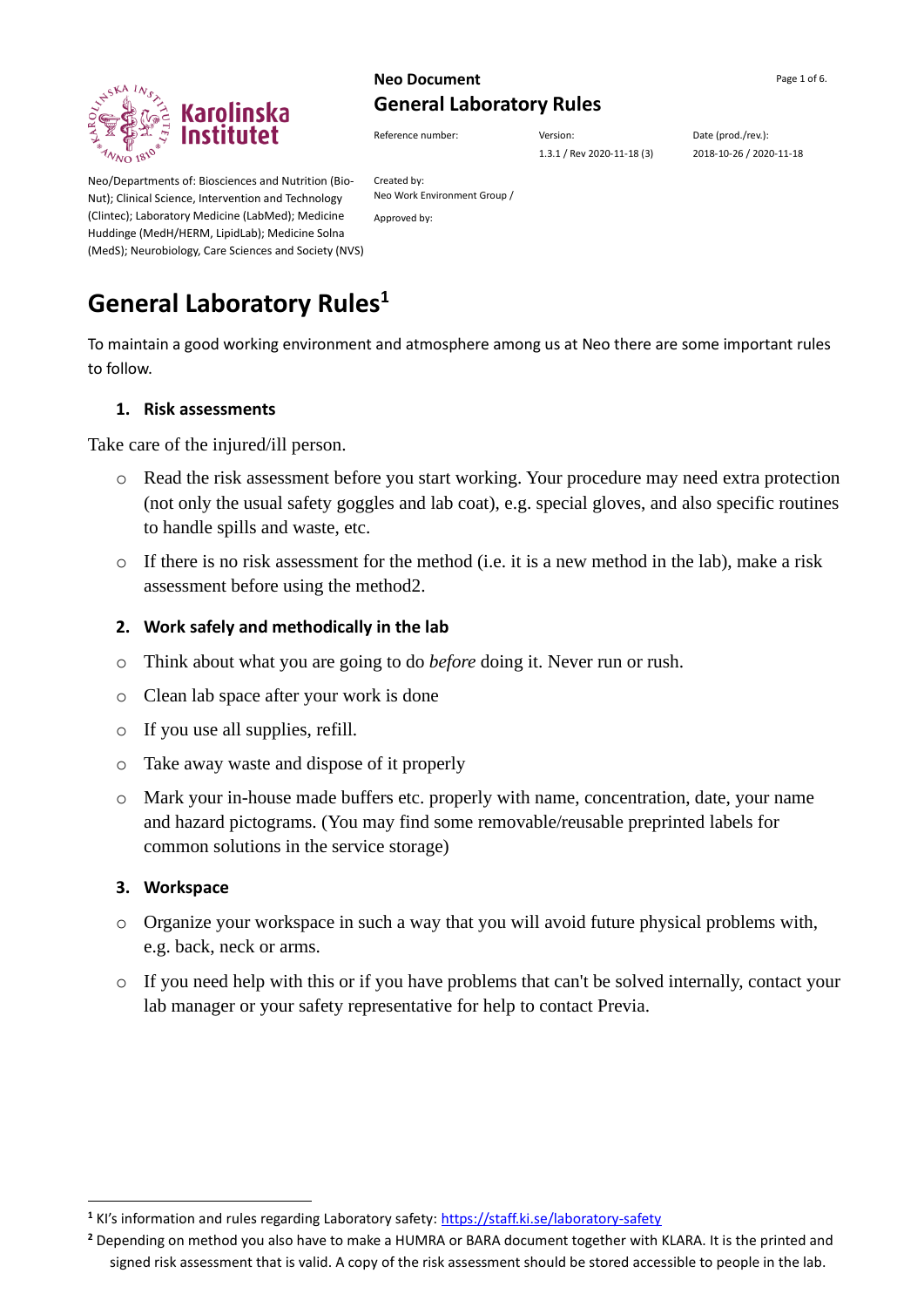# **4. Lab coat**

- o Lab coat must always be worn when working in the lab areas (KI rules for safe work). White lab coat in ordinary wet lab and yellow – yellow/white striped coat when working in the tissue cell room nodes.
- o Lab coats and protective gloves are not allowed outside the lab area.
- o All lab coats are stored at **floor 8 next to the environ room in in the window niche.** Please take only 1 coat at the time and preferable change your coat every week (or more often if necessary) to maintain a high hygienic standard. We do not have an endless number of coats so if you pile up or never change then we will have no clean coats after a while.



## **5. Dirty lab coats / Laundry**

- o Both kinds of lab coats should be changed every week (or more often if necessary) to maintain a high hygienic standard. Laundry bags are placed at the same spot where you get the clean.
- **White coats**: Empty the pockets and take away name stickers and put in the **BLUE laundry bag.**
- **Yellow – yellow/white striped coats: Put in the TRANSPARENT bag which is a special safety** bag. When this bag is closed it will not be opened before washing, the whole bag is put in the washing machine and dissolves in the hot water. This is to keep high safety level at the laundry company. So please NOTE! Never put these coats in the blue bag! This will cause incident reports for "expose others to danger" by the laundry company.



• If you find **a coat that is not proper** – buttons missing or other faults, put this in a **bag beside** and note bag with a sticker with what is wrong.

**Contact person for laundry[: Petri Köttö](mailto:petri.kotto@ki.se)**

## **6. Gloves**

- o Use gloves while working at lab**<sup>3</sup> .** Even within the lab the usage of gloves should be restrictive. Use it only when you need it.
- o Do not touch handles/knobs and areas within the lab with your gloves. It will contaminate those areas or your gloves used for protecting your samples will be contaminated. If you have to open cupboards and doors within the lab it should be done with a hand without a glove.
- o Used gloves should be considered as potentially contaminated and must be taken off when you leave the lab.

**<sup>3</sup>** Use proper gloves for the purpose. See info-charts in the service storage at floor 8 and/or info at the Swedish Work Environment Authority, [https://www.av.se/arbetsmiljoarbete-och-inspektioner/publikationer/broschyrer/akta](https://www.av.se/arbetsmiljoarbete-och-inspektioner/publikationer/broschyrer/akta-handerna---valj-ratt-skyddshandskar-mot-kemikalier/)[handerna---valj-ratt-skyddshandskar-mot-kemikalier/](https://www.av.se/arbetsmiljoarbete-och-inspektioner/publikationer/broschyrer/akta-handerna---valj-ratt-skyddshandskar-mot-kemikalier/) [sv] Search for suitable glove by name or CAS-number: Chemical resistance guide, <https://www.shieldscientific.com/resource-center/shieldscientific-gloves-chemical-resistance-guide/>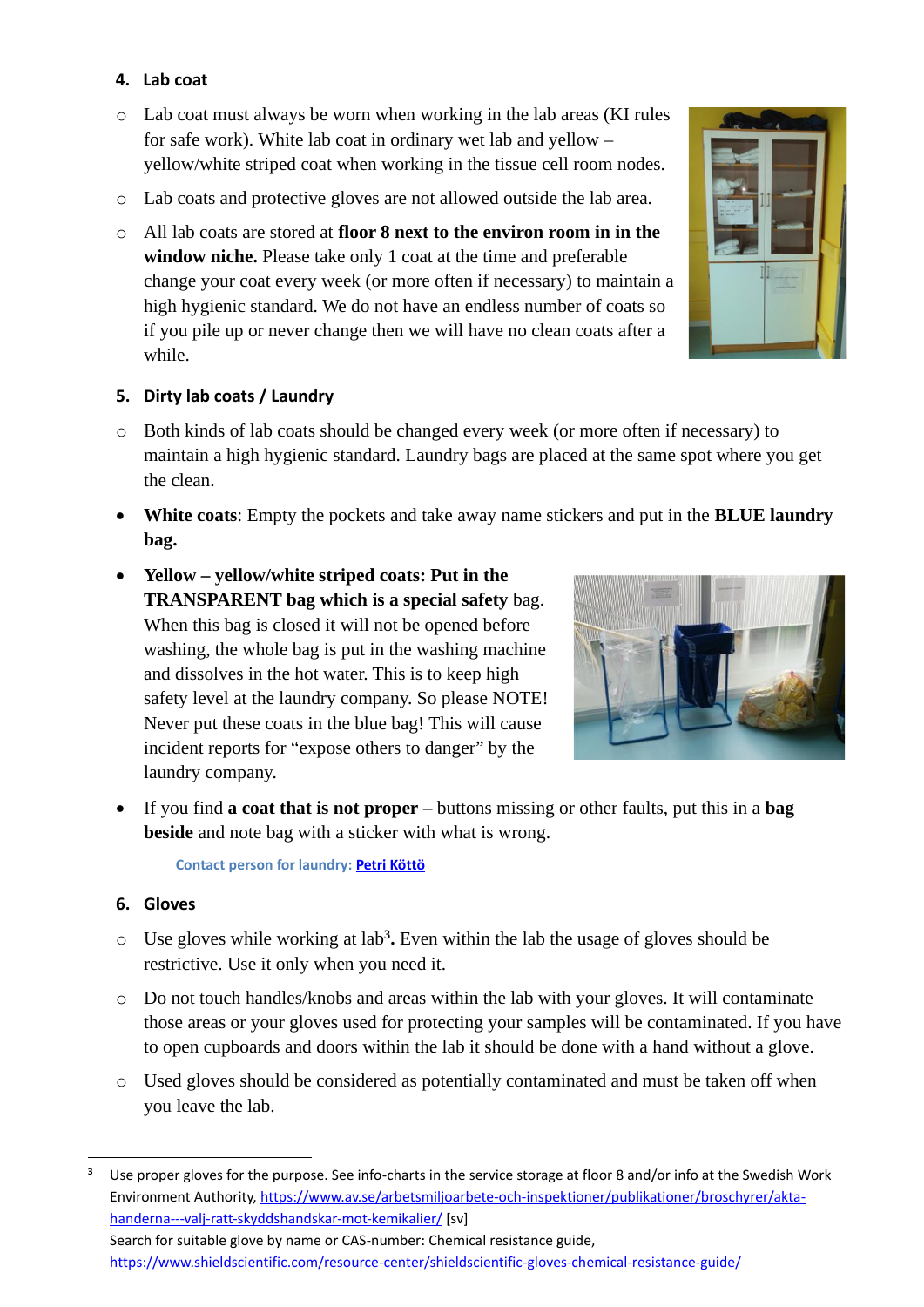o If you need gloves outside the lab it should only be on one hand. This also applies if you wear gloves to protect your samples and you need to transport these to another room. Take off the glove on one hand and use that for to opening doors and refrigerators etc. We do not want contamination of areas that other people considered safe and clean.

# **7. Waste handling**

- o Due to the environmental regulations, you have to put waste in the right fraction for recycling and destruction.
- o Read the Waste Handling document for more information

## **Environmental rooms (Miljörum 6360, 7361, and 8360)**

o Card boards, glass, plastic and small electronic should be disposed in the environmental room.

## **Biological, infectious, and sharp/cutting waste**

o For laboratory waste, biological, chemical, sharp things, needles and scalpels and other general non-infectious waste

## **Bacteria waste, antibiotic waste and GMM/GMO products waste**

o Read the specific document for handling waste containing GMM and antibiotics and contact the person(s) responsible for GMM and Antibiotics and other medical drugs to get more instructions.

## **Other waste**

o Paper towels and gloves are thrown in ordinary waste bag. Non-hazardous pipette tips may be collected in used media bottles, properly labeled, put on a cap when full, and throw in ordinary waste bag.

## **8. Transporting chemicals and hazardous material within Neo**

- o When chemicals and other hazardous materials are moved between different lab areas or the chemical storage a transport container should be used. We have buckets in the chemicals storages and in the labs for this purpose.
- o When transporting liquid chemical waste to the waste room at floor 3 a trolley with some trays or other containers should be used. Bring a spillage kit or a container with vermiculite and some absorbent pads with it.
- o For transport of chemicals or biological samples between the floors the rainbow bridge should be used, not the open access stairs or elevator at the ends of the atrium. If you need at trolley the transport elevator may be used.
- o An exception for usage of lab coats outside the lab is when you transport chemicals to/from the chemicals storage rooms and to the waste rooms at floor 3.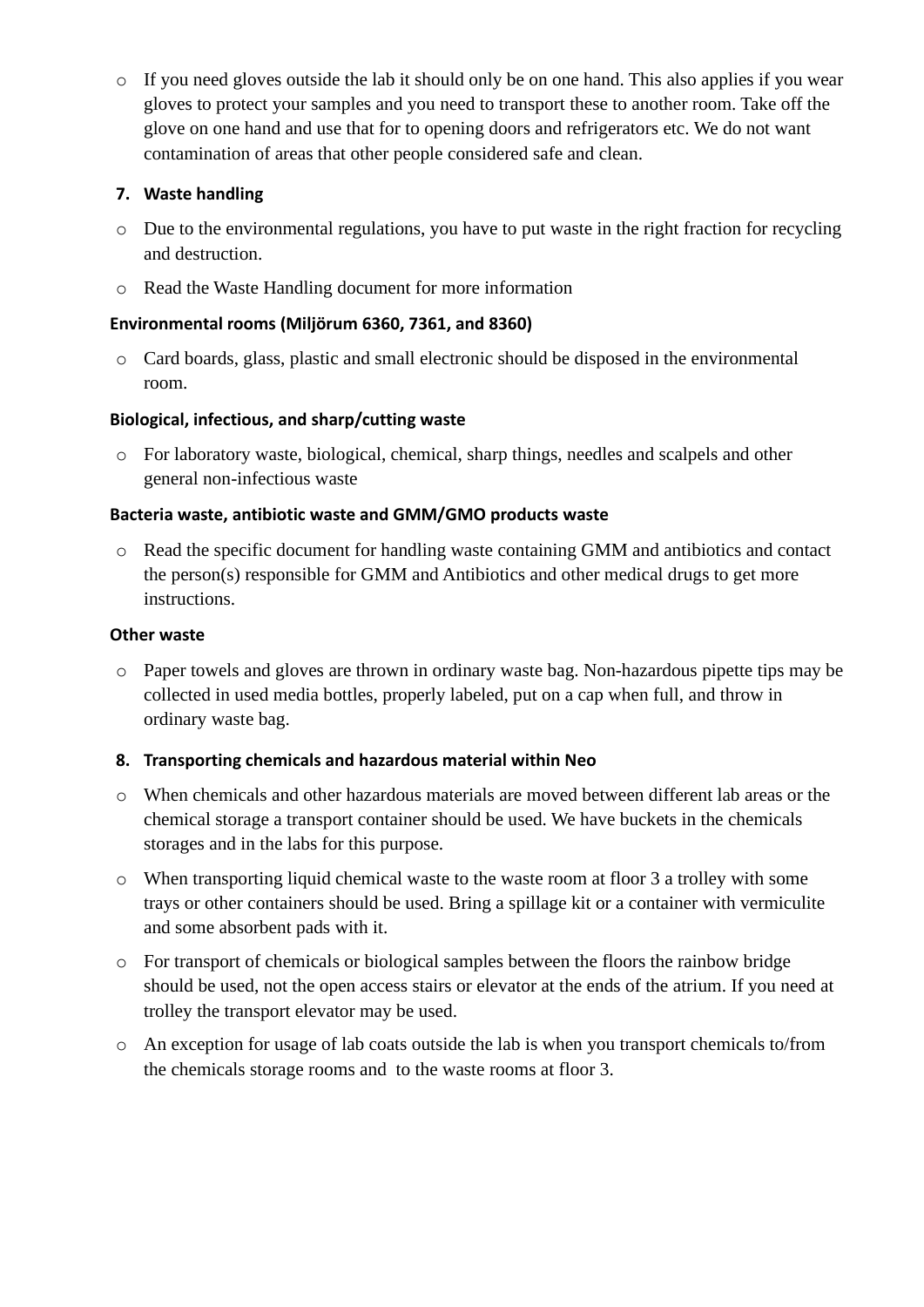## **9. Liquid nitrogen**

- o Liquid nitrogen**<sup>4</sup>** has special rules for filling and transporting. Contact your lab manager for further instructions. See also KI document ["Rules for handling liquid nitrogen](https://staff.ki.se/liquid-nitrogen)"<sup>5</sup> and your local risk assessment.
- o Do not travel in the elevator together with a container of liquid nitrogen, use the priority function of the transport elevator (instructions posted at elevator)
- o Keep the door open when working with liquid nitrogen, to increase ventilation
- o Wear appropriate protection for what you are doing (gloves, face shield / goggles, apron etc)
- o If possible only handle liquid nitrogen in an area with an oxygen alarm and if the alarm is triggered, turn off or close the liquid nitrogen and leave the area.

# **10. Sonication**

- o Use ear protection devices.
- o Make sure appropriate warning signs are used

## **11. Toxic, carcinogenic substances and radioisotopes**

- o Working with toxic, carcinogenic substances**<sup>6</sup>** and radioisotopes**<sup>7</sup>** must be done in designated rooms. Contact responsible person to start work and make sure you have the right training and always read the risk assessment.
- o See the "Routines for Handling CMR Chemicals and Allergenic Substances" and "Radiation Safety" documents for further instructions

# **12. Fume hood**

- o For safe work in the fume hoods never have the front open above the safety line.
- o After work in the fume hood pull the front *ALL THE WAY DOWN***.** One hood with the front up is using as much energy as a small house**<sup>8</sup>** and may also reduce flow in other hoods that may need it.

## **13. Service**

o If service is needed at lab or in office space, contact your lab manager

## **14. Eat or drink**

o It's not allowed to eat and drink in any lab rooms or keep food in lab fridges/freezers.

**<sup>4</sup>** Provisions for handling liquid nitrogen: AFS 1997:7 "Gases" (updated w AFS 2017:5), [https://www.av.se/globalassets/filer/publikationer/foreskrifter/gaser-foreskrifter-afs1997-7.pdf,](https://www.av.se/globalassets/filer/publikationer/foreskrifter/gaser-foreskrifter-afs1997-7.pdf) and AFS 2011:19 "Chemical Hazards in the Working Environment" (latest update AFS 2019:9) [https://www.av.se/globalassets/filer/publikationer/foreskrifter/engelska/chemical-hazards-in-the-working](https://www.av.se/globalassets/filer/publikationer/foreskrifter/engelska/chemical-hazards-in-the-working-environment-provisions-afs2011-19.pdf)[environment-provisions-afs2011-19.pdf](https://www.av.se/globalassets/filer/publikationer/foreskrifter/engelska/chemical-hazards-in-the-working-environment-provisions-afs2011-19.pdf) [en, amended 2018-05-08. NB! **Not** the latest version] and [https://www.av.se/arbetsmiljoarbete-och-inspektioner/publikationer/foreskrifter/kemiska-arbetsmiljorisker-](https://www.av.se/arbetsmiljoarbete-och-inspektioner/publikationer/foreskrifter/kemiska-arbetsmiljorisker-201119.-andrad-och-omtryckt-i-afs-201443-foreskrifter/)[201119.-andrad-och-omtryckt-i-afs-201443-foreskrifter/](https://www.av.se/arbetsmiljoarbete-och-inspektioner/publikationer/foreskrifter/kemiska-arbetsmiljorisker-201119.-andrad-och-omtryckt-i-afs-201443-foreskrifter/) [sv, amended 2019-11-01 with AFS 2019:9: Changes in sections 37 a, 37 f, 37 g, 38 and 50 regarding allergenic compounds]

**<sup>5</sup>** Rules for handling liquid nitrogen[, https://staff.ki.se/liquid-nitrogen](https://staff.ki.se/liquid-nitrogen)

**<sup>6</sup>** <https://staff.ki.se/chemical-safety>

**<sup>7</sup>** <https://staff.ki.se/radiation-protection>

**<sup>8</sup>** <http://fumehoodcalculator.lbl.gov/>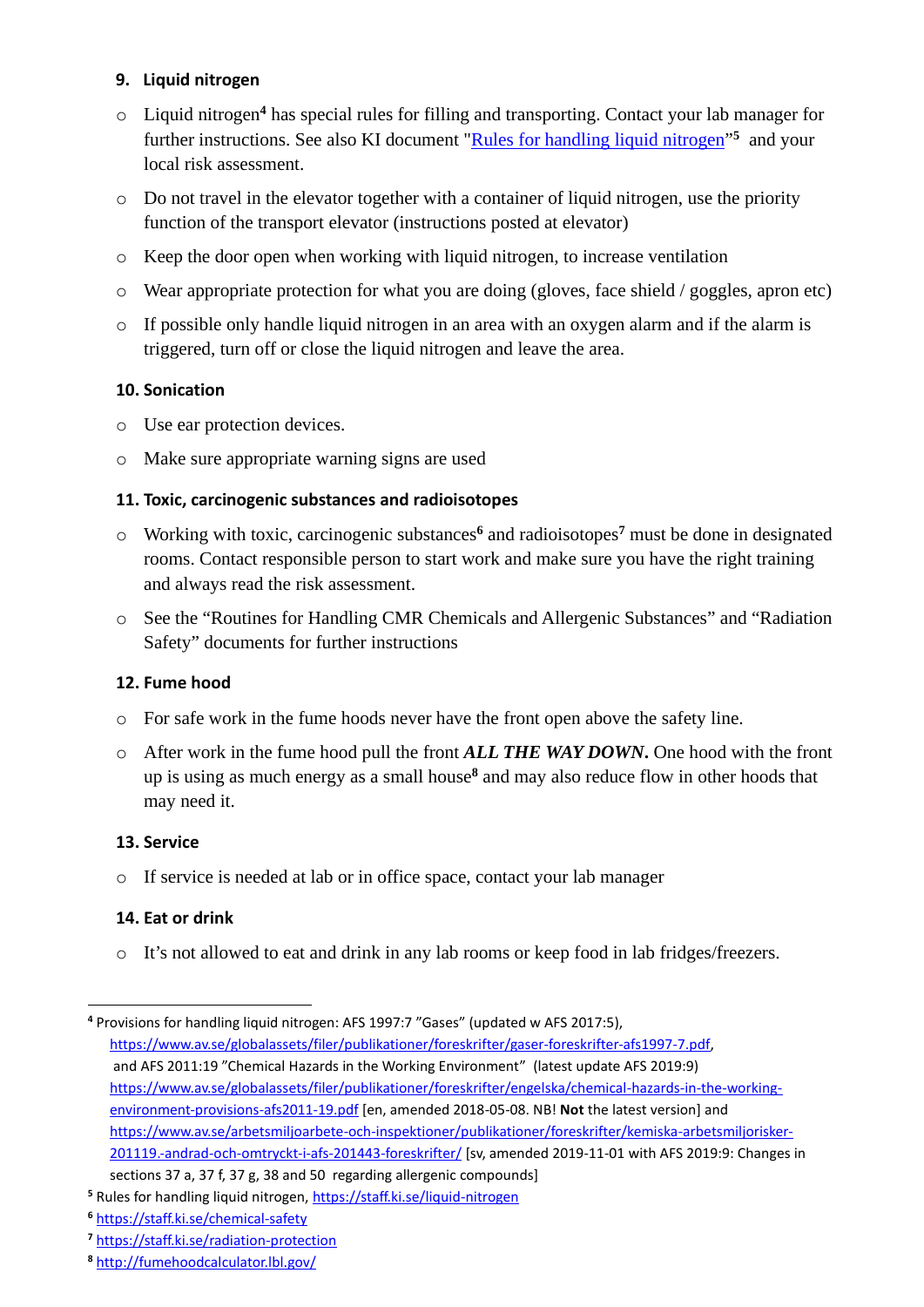#### **15. Headphones**

o It´s not allowed wearing headphones in lab area.

## **16. Equipment**

- o Before you use any equipment for the first time, contact the responsible person (the equipment is marked with this person's name). If something's goes wrong, you must inform the responsible person immediately. In every room, there is a file containing manuals and log sheets for the instruments in that room/platform.
- o *If any equipment is malfunctioning or alarming*, put a note on the machine and inform the responsible person. *Do not leave the alarm unattended* (or mute it and leave it unattended)!

## **17. Fridge and freezers**

o Never leave anything unmarked in freezers, fridges or on lab shelves (mark with name, date and content). Unmarked items will be removed.

## **18. Glassware / Dishwashing**

- o Should be handled according to the washing instructions.
- o All hazardous material, chemicals and infections, should be removed or deactivated before sending the glassware to be washed.
- o Take away all labels from the glass and rinse it before you hand it to the washing facility. **Contact person for dishwashing: [Petri Köttö](mailto:petri.kotto@ki.se)**

## **19. Incidents**

- o Report incidents e.g. a stolen bag, chemical spillage or the like.
- o You should also report "Near accident" (an incident that may have caused an accident), accidents when travelling to/from work and work-related illness.
- o You fill in the form on line at [https://staff.ki.se/report-an-incident.](https://staff.ki.se/report-an-incident) Contact your safety representative if you need help.

# **20. Fire safety**

- o Emergency exit must be kept free. Keep up a clean and tidy environment free from card boxes etc. and react if something is wrong. This is everybody's responsibility.
- o For more information see the Fire Safety document**<sup>9</sup>** and the info on the KI web. **<sup>10</sup>**

# **21. Flammable goods**

- o When handling flammable goods you have to follow additional rules and laws.
- o For more information see the Fire Safety document and the info on the KI web. **<sup>11</sup>**

## **22. Self-inspection of fire protection and safety equipment**

o Four times a year the fire protection should be documented using a self control list from KI intranet.

**<sup>9</sup>** <https://staff.ki.se/neo-work-environment-and-safety>

**<sup>10</sup>** <https://staff.ki.se/fire-safety>

**<sup>11</sup>** <https://staff.ki.se/flammable-goods>